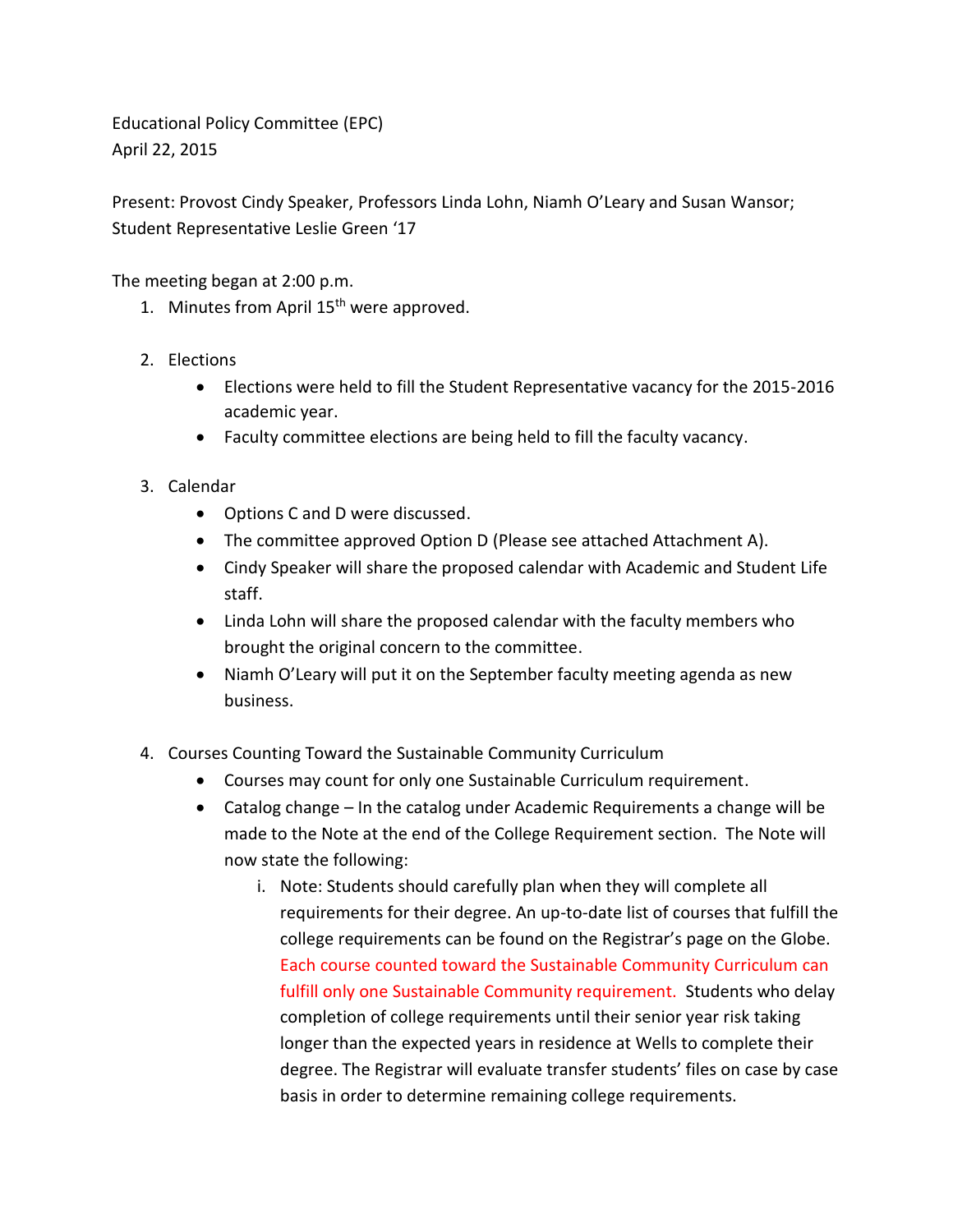- Cindy Speaker will forward the information to the Registrar and the Director of Academic Advising.
- Some courses have been approved for more than one area of the Sustainable Community Curriculum. This is a curricular issue. Cindy Speaker will bring the issue to Curriculum Committee.
	- i. Are the courses doing what they say they are doing?
	- ii. What evidence do we have that they are meeting the outcomes stated for CML, LGI and CAR courses?
	- iii. EPC recognizes that this is also an assessment issue that needs to be addressed as part of the assessment plan.
- 5. Board of Trustees Meeting
	- Niamh O'Leary will represent EPC at the Board of Trustees Meeting on May  $1^{st}$ .
- 6. The meeting adjourned at 3:02 p.m.

Respectfully submitted, Susan Wansor